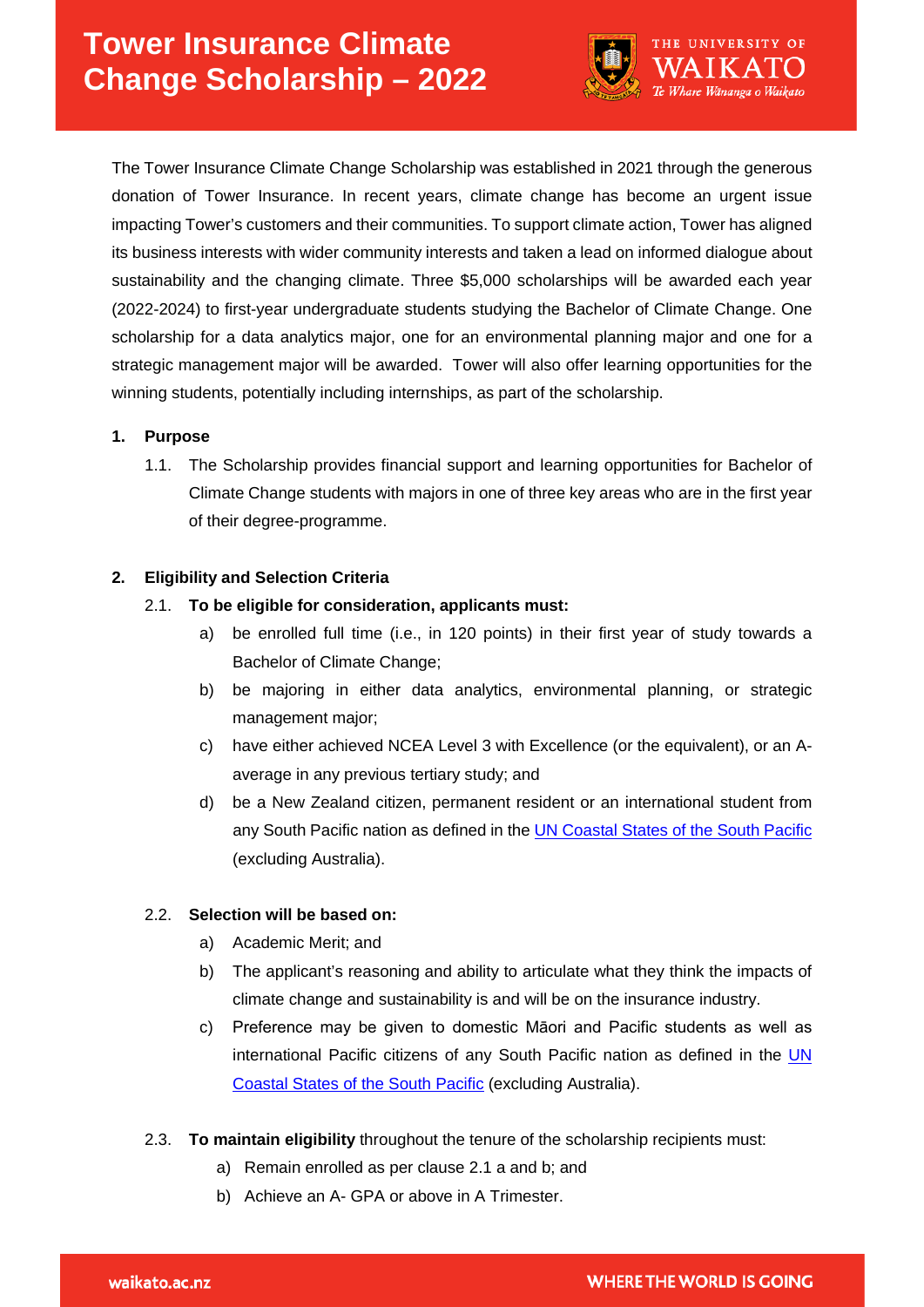# **3. Value, Tenure and Awarding**

- 3.1. The Scholarship will have a value of **\$5,000** and will be paid in two equal instalments:
	- a) \$2,500 will be paid directly to the recipient after the acceptance of the scholarship or the withdrawal date of A Trimester (whichever is later);
	- b) \$2,500 will be paid after the withdrawal date of B Trimester as long as eligibility is maintained as per Clause 2.3 above.
- 3.2. The Scholarship will have a tenure of one year.
- 3.3. The successful applicant will be advised of the offer of a Scholarship via their MyWaikato portal and must accept the offer by the prescribed date or the offer will lapse.
- 3.4. In accepting the Scholarship, the recipient will be deemed to have read, understood, and accepted the conditions of the Scholarship, and the [Scholarships Policy.](https://www.waikato.ac.nz/official-info/index/docs/scholarships-policy)
- 3.5. Recipients may also be offered a learning opportunities at Tower Insurance, potentially including internships, and this will be offered directly by members of Tower Insurance.
- 3.6. Once the successful applicant has accepted the offer of the Scholarship, they may be contacted directly by Tower Insurance and/or staff from the University of Waikato Development Office.

# **4. Application**

- 4.1. The closing date for online applications is **12 April 2022.**
- 4.2. As part of the online application process, each candidate must submit:
	- a) a Personal Statement (using the prescribed template) that outlines the following:
		- o What they think the impact of climate change and sustainability is and will be on the insurance industry.
		- o The candidate's intention to use their degree in climate change upon graduation;
		- o Any financial circumstances that are relevant; and
		- o Any other information that may be of relevance to the Selection Panel.
- 4.3. As part of the application process, the candidate must also request the submission of a confidential reference from someone who can attest to their character. **This may not be an immediate member of their family.**

# **5. Selection Panel**

- 5.1. The Selection Panel will comprise the Chair of the Scholarships Committee (or nominee) in the Chair, an academic staff member teaching in the Bachelor of Climate Change degree programme (appointed by the Chair of the Scholarships Committee), and a representative of Tower Insurance, nominated by the CEO of Tower Insurance.
- 5.2. The Selection Panel may refrain from making a decision if it finds no candidate of sufficient merit.
- 5.3. The Selection Panel's decisions are final and no further correspondence will be entered into following the selection meeting.